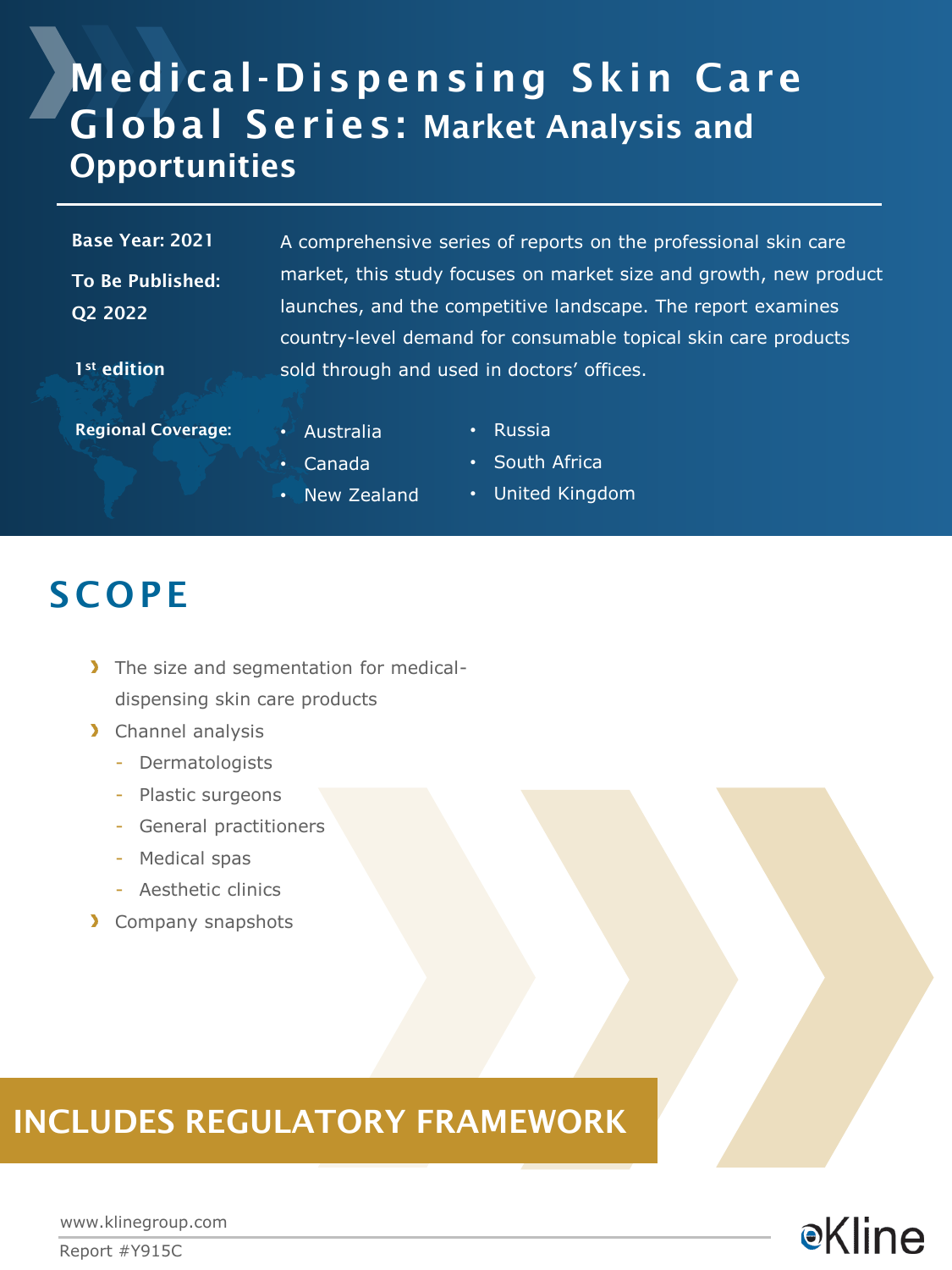# TABLE OF CONTENTS

### Introduction

#### **Overview**

- Scope
- Regulatory framework
- Key trends
- Market size and growth
- Sales breakdown by segment, product type, and skin care concern
- Competitive landscape
- Brand snapshots
- Marketing
- Services and statistics
- Outlook to 2026
- Opportunities

#### **TABLE 1. VOLUMES OFFERED**

- Australia
- Canada
- New Zealand
- Russia
- South Africa
- United Kingdom

#### **TABLE 2. PHYSICIAN TYPES EXAMINED**

**e**Kline

Dermatologists

Plastic surgeons

General practitioners

Medical spas

Aesthetic clinics



### EXCEL WORKBOOK

www.klinegroup.com

Report #Y915C